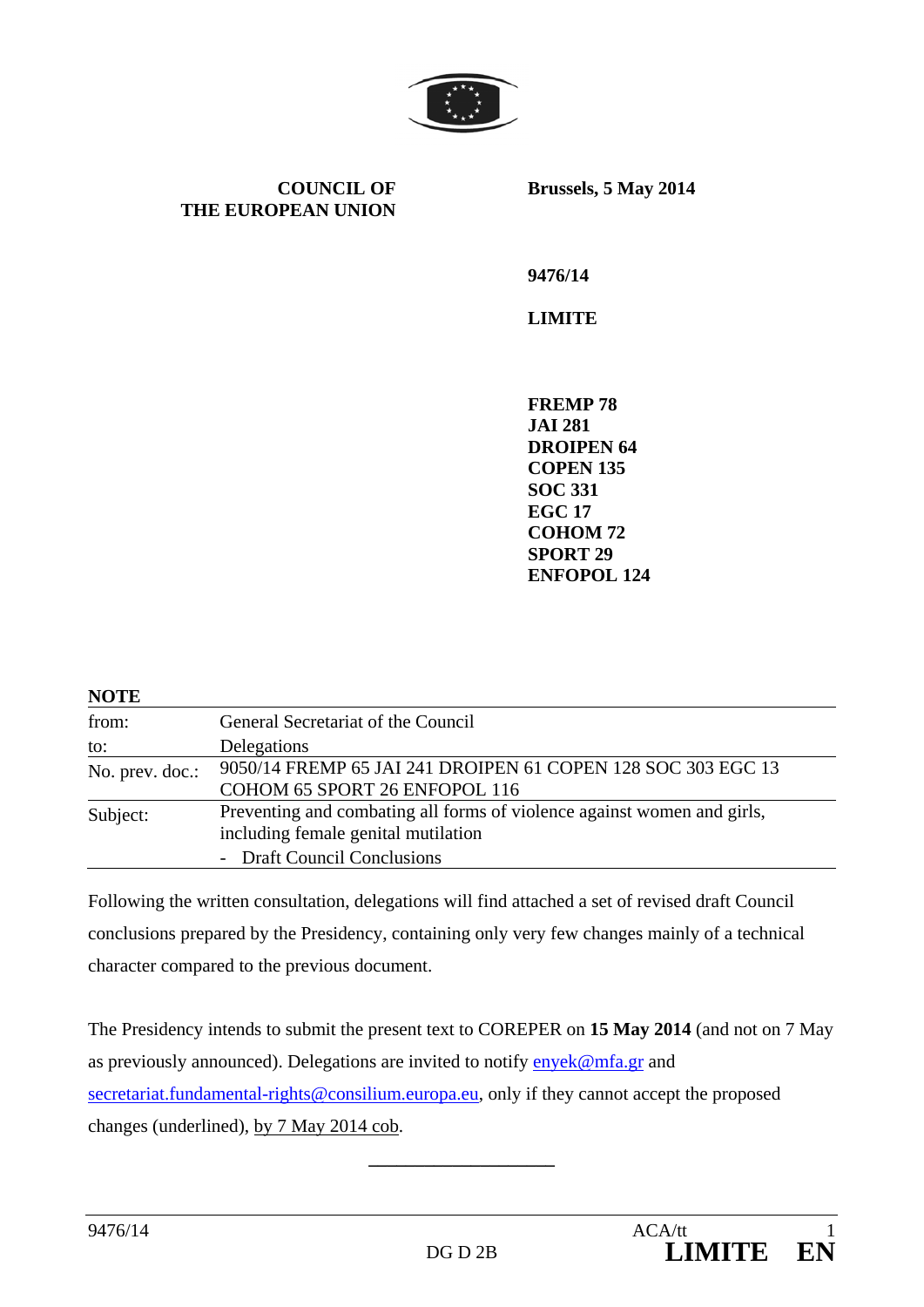### **DRAFT COUNCIL CONCLUSIONS**

# **PREVENTING AND COMBATING ALL FORMS OF VIOLENCE AGAINST WOMEN AND GIRLS, INCLUDING FEMALE GENITAL MUTILATION**

# **THE COUNCIL OF THE EUROPEAN UNION**

CONSIDERING that gender-based violence against women and girls is violence that is directed against a woman because she is a woman or affects women disproportionately; it constitutes a breach of the fundamental right to life, liberty, security, dignity, equality between women and men, non-discrimination and physical and mental integrity**<sup>1</sup>** and refrains women and girls from their full enjoyment of human rights, including and in this context sexual and reproductive health and rights, in accordance with the Beijing Platform for Action and the Programme of Action of the International Conference on Population and Development and the outcomes of their review conferences;

RECALLING that Declaration no. 19 on Article 8 of the Treaty on the Functioning of the European Union states that *"In its general efforts to eliminate inequalities between women and men, the Union will aim in its different policies to combat all kinds of domestic violence. The Member States should take all necessary measures to prevent and punish these criminal acts and to support and protect the victims"*;

 **1** Charter of Fundamental Rights of the European Union, Articles 1, 2, 3(1), 6, 21(1) and 23.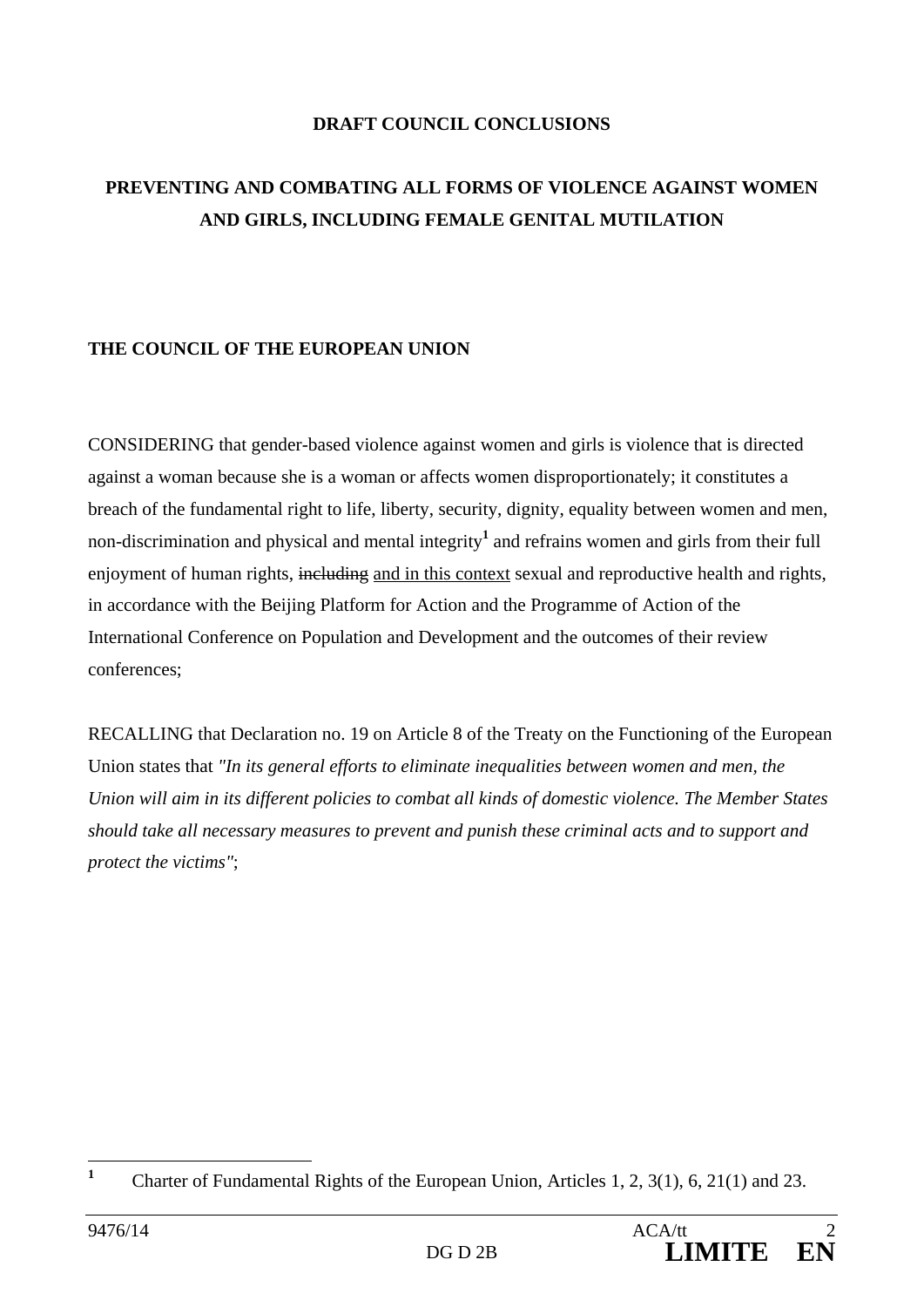CONSIDERING that gender based violence against women and girls includes violence in close relationships, sexual violence (including rape, sexual assault and harassment in all public and private spheres of life), trafficking in human beings, slavery, sexual exploitation, and harmful practices such as child and forced marriages, female genital mutilation and crimes committed in the name of so-called "honour", as well as emerging forms of violations, such as on-line harassment, various forms of sexual abuse instigated or facilitated through the use of information and communication technology, stalking and bullying;

AFFIRMING that violence against women is rooted in historical and structural inequality in power relations between women and men.

RECOGNISING that violence against women affects not only the immediate victims, but often has more far-reaching consequences, in particular for their children, and has a deeply adverse effect on society as a whole;

RECALLING the strong commitment expressed in the Stockholm Programme**<sup>2</sup>** : *"Those who are most vulnerable or who find themselves in particularly exposed situations, such as persons subjected to repeated violence in close relationships [and] victims of gender-based violence, … are in need of special support and legal protection"*;

UNDERLINING the importance of the work done by the Council of Europe (CoE), including its Convention on preventing and combating violence against women and domestic violence**<sup>3</sup>** , and by the United Nations Commission on the Status of Women, including the Agreed Conclusions on the elimination and prevention of all forms of violence against women and girls adopted at its  $57<sup>th</sup>$ Session in 2013<sup>4</sup>;

 **2** The Stockholm Programme - An open and secure Europe serving and protecting citizens (section 2.3.4), (OJ C 115, 4.5.2010, p 1).

**<sup>3</sup>**

http://www.conventions.coe.int/Treaty/EN/treaties/html/210.htm.<br> **4** http://www.un.org/womenwatch/daw/csw/csw57/CSW57\_Agreed\_Conclusions (CSW\_report\_excerpt).pdf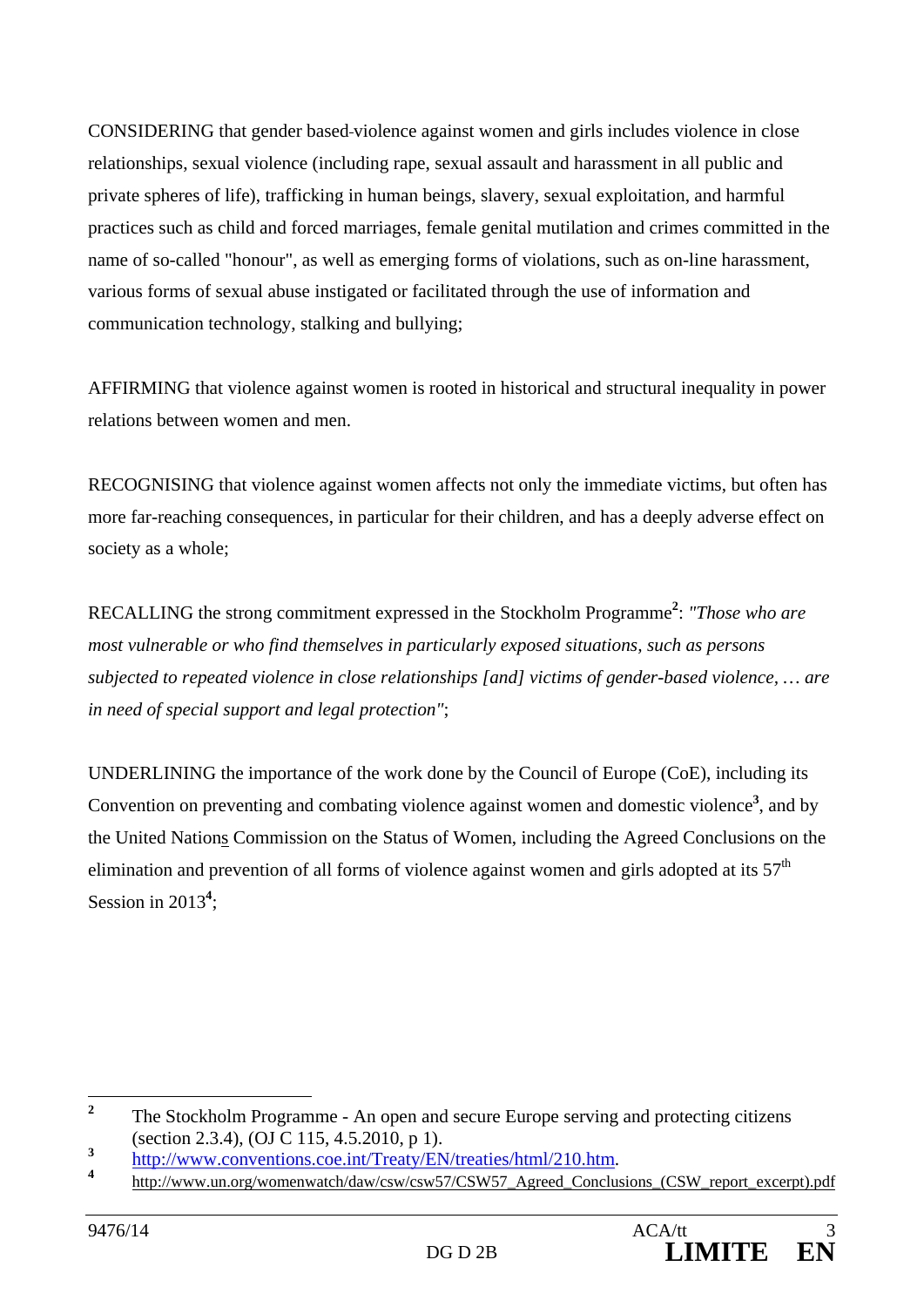EMPHASISING the need to adequately assist, support and protect the victims of violence against women, bearing in mind Directive 2012/29/EU establishing minimum standards on the rights, support and protection of victims**<sup>5</sup>** , Directive 2011/99/EU on the European protection order in criminal matters**<sup>6</sup>** and Regulation 606/2013/EU on mutual recognition of protection measures in civil matters;

STRESSING that combating and eliminating all forms of violence against women requires coordinated policies at all relevant levels and a comprehensive approach targeting the key issues of prevention, under-reporting, protection, victim support, and the prosecution of perpetrators as well as other measures aimed at them;

CONSIDERING that female genital mutilation is a violation of women's full enjoyment of human rights, is a violation of children's rights and is a form of child abuse, which requires effective and multi-disciplinary action developed in close cooperation with the communities where such practices are carried out and taking into account the rights and best interests of the child;

RECALLING United Nations General Assembly (UNGA) Resolution 67/146 "*Intensifying global efforts for the elimination of female genital mutilations*", adopted in December 2012;

WELCOMING the Commission and the European External Action Service (EEAS) Communication of 25 November 2013 on the elimination of female genital mutilation (FGM) in Europe**<sup>7</sup>** ;

RECALLING the EU strategy towards the eradication of trafficking in human beings and vulnerability to violence of women victims trafficked for sexual exploitation<sup>8</sup>;

 **5** OJ L 315, 14.11.2012, p. 57. Denmark did not participate in the adoption of this Directive and is not bound by it.

**<sup>6</sup>** OJ L 338, 21.12.2011, p. 2.

**<sup>7</sup>** 17228/13 FREMP 203 SOC 1009 DROIPEN 154 COHOM 270.

**<sup>8</sup>** 11780/12 JAI 465 GENVAL 43 COSI 53 ENFOPOL 208 JAIEX 48 RELEX 589 EUROJUST 58 (COM(2012) 286 final).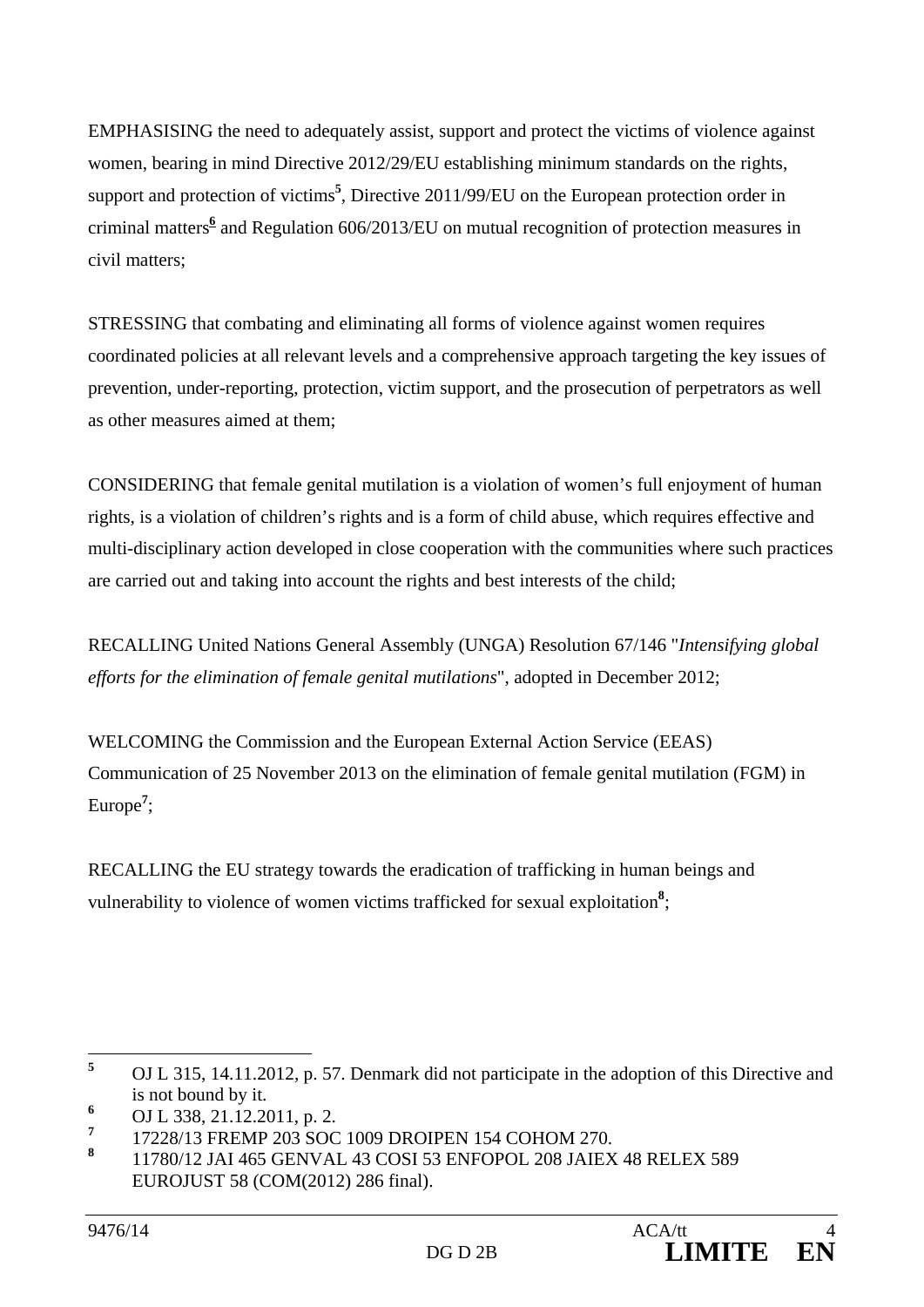WELCOMING the EU-wide survey carried out by the European Union Agency for Fundamental Rights (FRA) documenting the extent of violence against women in the European Union, through comparable data on women's experiences of physical, sexual and psychological violence and recommending actions to tackle violence against women, which was presented at a conference on 5 March 2014 hosted under the auspices of the Greek Presidency and entitled "*Violence against women across the EU: Abuse at home, work, in public and online*", and HIGHLY CONCERNED about the persistence and the magnitude of the phenomenon, and the scale of under-reporting;

UNDERLINING the results of the FRA survey which provides comparable data, including data on violence in close relationships and emerging forms of violations, such as on line harassment, various forms of sexual abuse instigated or facilitated through the use of information and communication technology, stalking and bullying, and STRESSING the need to verify at national and at EU level whether existing instruments are sufficient for effectively addressing violence against women, the root causes thereof, and to facilitate increased reporting;

HAVING REGARD to previously adopted legislative and non-legislative instruments as well as political commitments voiced by the European Parliament, the Council, the European Commission, and other relevant stakeholders relating to violence against women, including the documents listed in the Annex;

REAFFIRMING the commitments expressed in previous Council Conclusions on preventing and eliminating all forms of violence against women<sup>9</sup>;

 **9** As listed in ANNEX, point 3).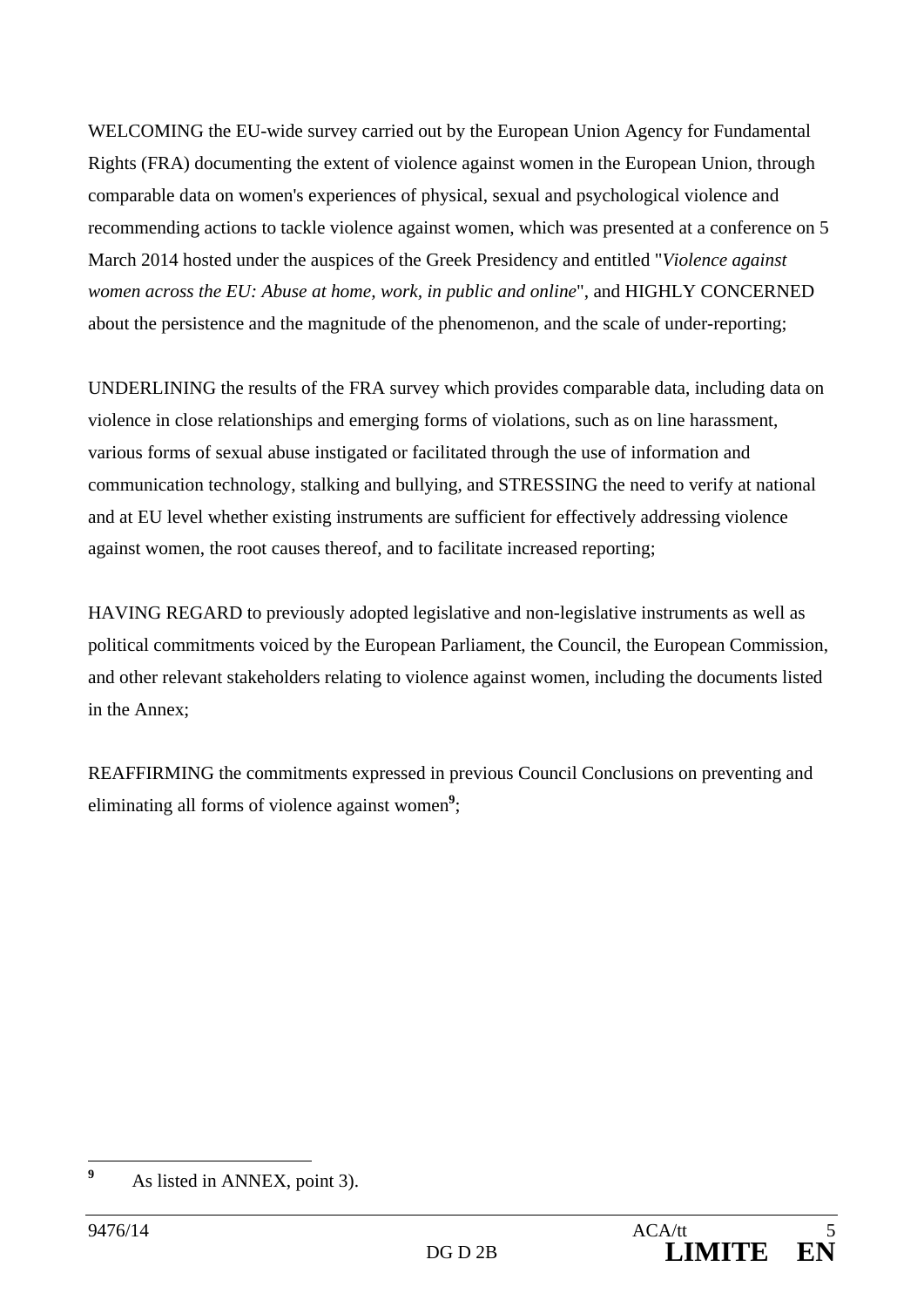# **CALLS ON THE MEMBER STATES AND THE EUROPEAN COMMISSION**, in accordance with their respective competences, to:

- 1. develop and implement, and further improve where they already exist, comprehensive, multidisciplinary and multi-agency coordinated action plans, programmes or strategies, as appropriate, to prevent and combat all forms of violence against women and girls, taking into account the results of the FRA survey, where appropriate;
- 2. identify all obstacles that prevent women and girls victims of gender-based violence, notably violence in close relationships and sexual violence, from reporting to the relevant authorities and services and take concrete actions to effectively tackle the issue of under-reporting, including by reinforcing, where appropriate, special units and/or police units that deal with women victims, building trust in police and other state institutions and actors, facilitating access to justice, including legal aid, where appropriate, ensuring reliable registration and collection of complaints received by all relevant actors;
- 3. improve the collection, the analysis and the dissemination at both national and EU level of comprehensive, comparable, reliable and regularly updated data on violence against women, notably on victims and perpetrators, disaggregated by sex, age and victim-perpetrator relationship, as well as on the number of incidents reported by the victims and recorded by law enforcement authorities, on the number of convictions, and on the punishments handed down to offenders, by ensuring a coherent approach which makes full use of existing and, as appropriate, new EU surveys, and involving all relevant actors, including national and European statistical offices, and making full use of the work of the European Institute for Gender Equality (EIGE) and FRA where appropriate;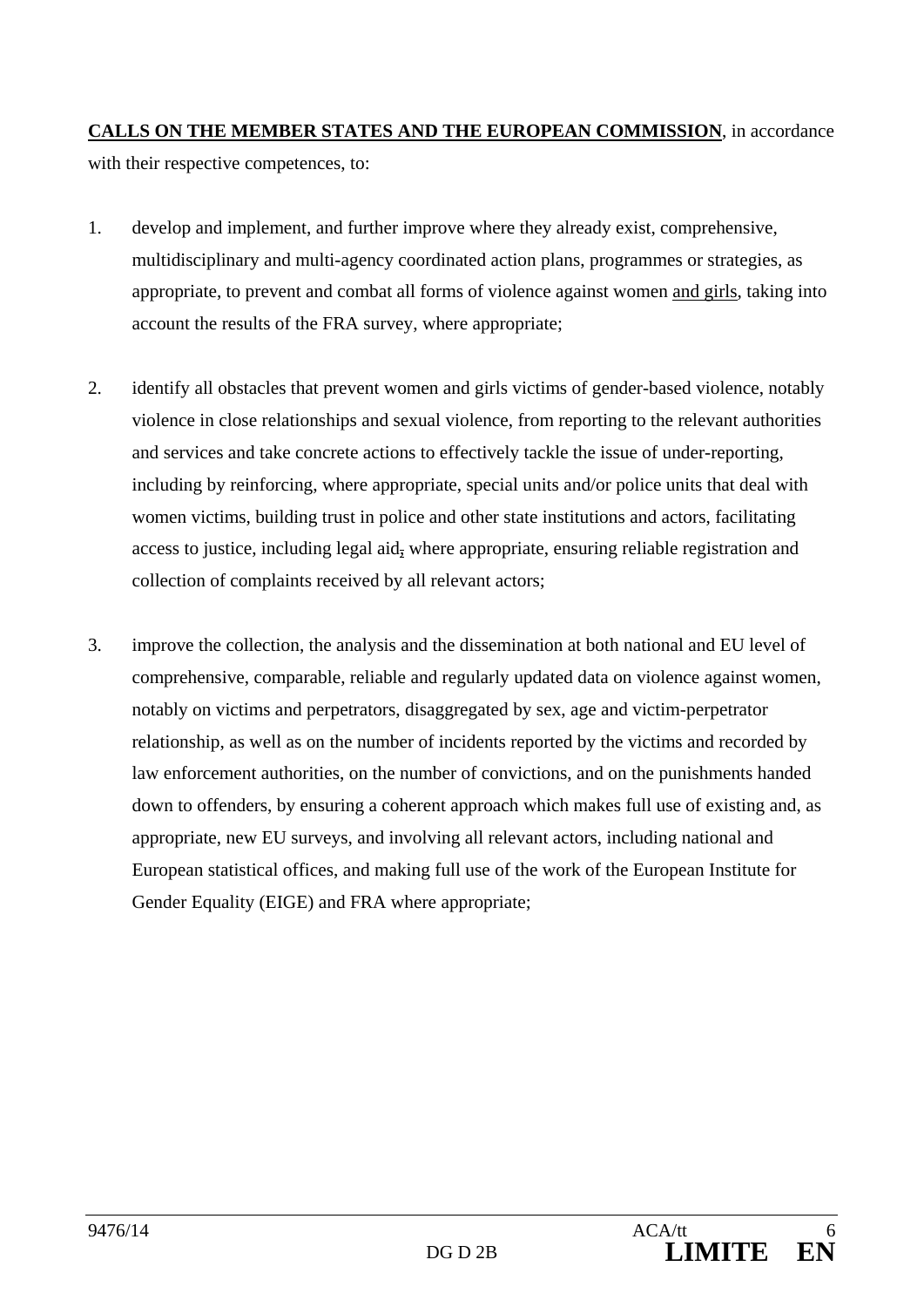- 4. ensure prompt and effective investigation of all cases of violence against women, including violence in close relationships and sexual violence, and prosecution of perpetrators while ensuring that victims' special needs are taken into consideration throughout criminal proceedings, bearing in mind Directive 2012/29/EU establishing minimum standards on the rights, support and protection of victims of crime;
- 5. enhance the protection of victims of violence against women when exercising their right to free movement in the European Union, taking into account Directive 2011/99/EU on the European protection order in criminal matters and Regulation 606/2013/EU on mutual recognition of protection measures in civil matters**<sup>10</sup>**, taking account of the different justice systems across the EU;
- 6. ensure that victims of violence against women and where appropriate their family members have access to specialised immediate and appropriate longer-term geographically distributed victim support services in accordance with their needs, notably 24 hours help-lines, shelters or any other appropriate interim accommodation, specialised advice and counselling centres and adequate healthcare services, taking into account Directive 2012/29/EU;
- 7. establish or strengthen specific and systematic training for all practitioners and, to the extent possible, future practitioners likely to come into contact with victims of violence against women, taking into account Directive 2012/29/EU;
- 7bis pay special attention to the interests and difficulties of all women and girls in vulnerable situations and facing multiple discrimination so as to ensure that protection against violence and support for its victims reaches all parts of society, including marginalised groups;

<sup>10</sup> **<sup>10</sup>** OJ L 181, 29.6.2013, p. 4.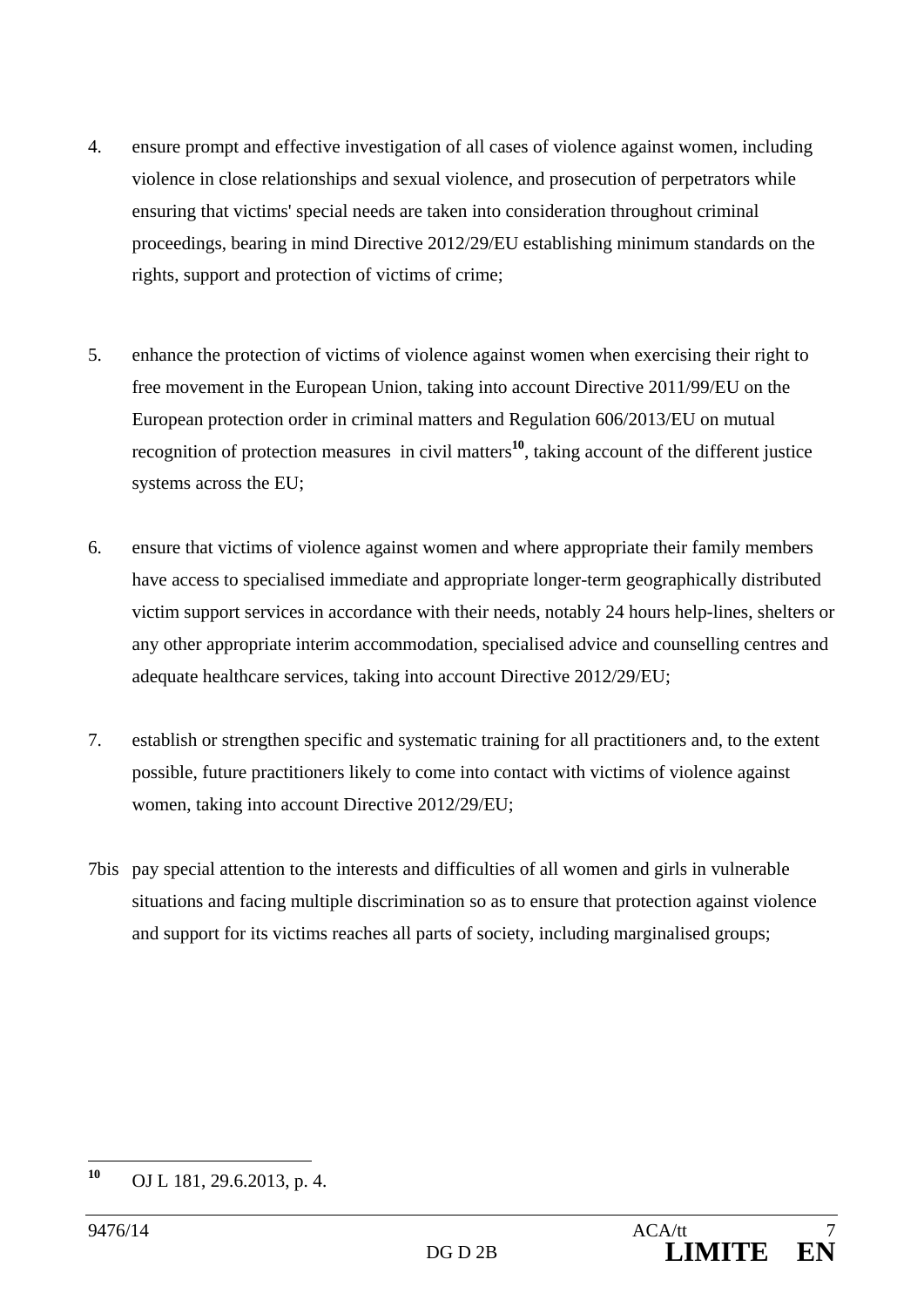- 8. enhance preventive measures, *inter alia* by raising awareness of all forms of violence against women and girls and of its adverse impact in society, by combating, especially by engaging with young people, *inter alia* in schools, gender stereotypes that can lead to violence against women and girls, by emphasising the critical role and responsibility of men and boys in the process of eradicating violence against women;
- 8bis develop adequate support programmes aimed at victims in vulnerable situations as well as appropriate interventions aimed at perpetrators of violence against women, with a view to preventing further violence;
- 8ter to the extent consistent with the freedom of expression and the freedom of the press, support the media in improving public awareness on violence against women and girls, and in developing and strengthening self-regulatory mechanisms to promote balanced and nonstereotypical portrayals of women, and to support zero tolerance against violence against women;
- 8quater support private sector investment in programmes, campaigns and strategies to respond to, prevent and eliminate all forms of discrimination and violence against women, including sexual abuse instigated or facilitated through the use of information and communication technology and sexual harassment at the workplace, and to empower victims and survivors of violence;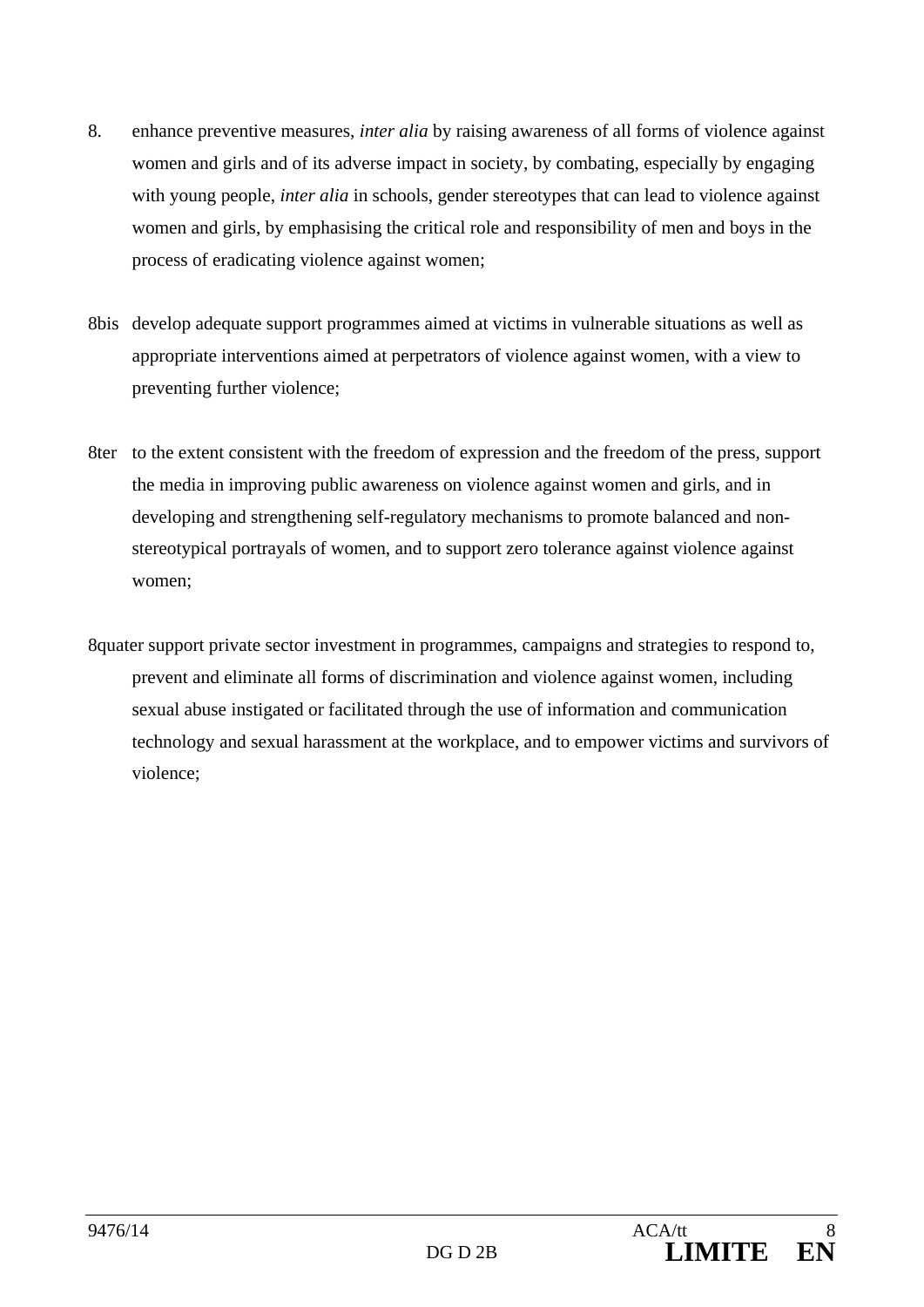- 9. ensure appropriate and sustainable funding at EU and national level for preventing and combating all forms of violations against women and girls, making use of national and EU funds, in particular the European Structural and Investment Funds, the Rights, Equality and Citizenship programme and other relevant programmes;
- 10. review existing legislation and law enforcement mechanisms with a view to effectively combating emerging forms of violenceations against women and girls, such as on line harassment, various forms of sexual abuse instigated or facilitated through the use of information and communication technology, stalking and bullying;
- 11. develop and undertake effective multidisciplinary actions through coordinated services to eliminate female genital mutilation where such practices are carried out, ensuring the participation of all relevant actors in particular in the fields of justice, police, health, social services, child protection, education, immigration and asylum, and external action;
- 12. collect and disseminate reliable, comparable and regularly updated data on the prevalence of female genital mutilation at EU level as well as at national level where such practices are carried out;
- 13. promote appropriate training to all relevant professionals in order to address female genital mutilation, ensure women and girls' access to specialised support services, including health care services and where appropriate social care services, tailored to their needs, and develop measures to prevent female genital mutilation in close cooperation with the communities where such practices are carried out;
- 14. ensure effective implementation of national laws prohibiting female genital mutilation taking into due account the rights and best interests of the child;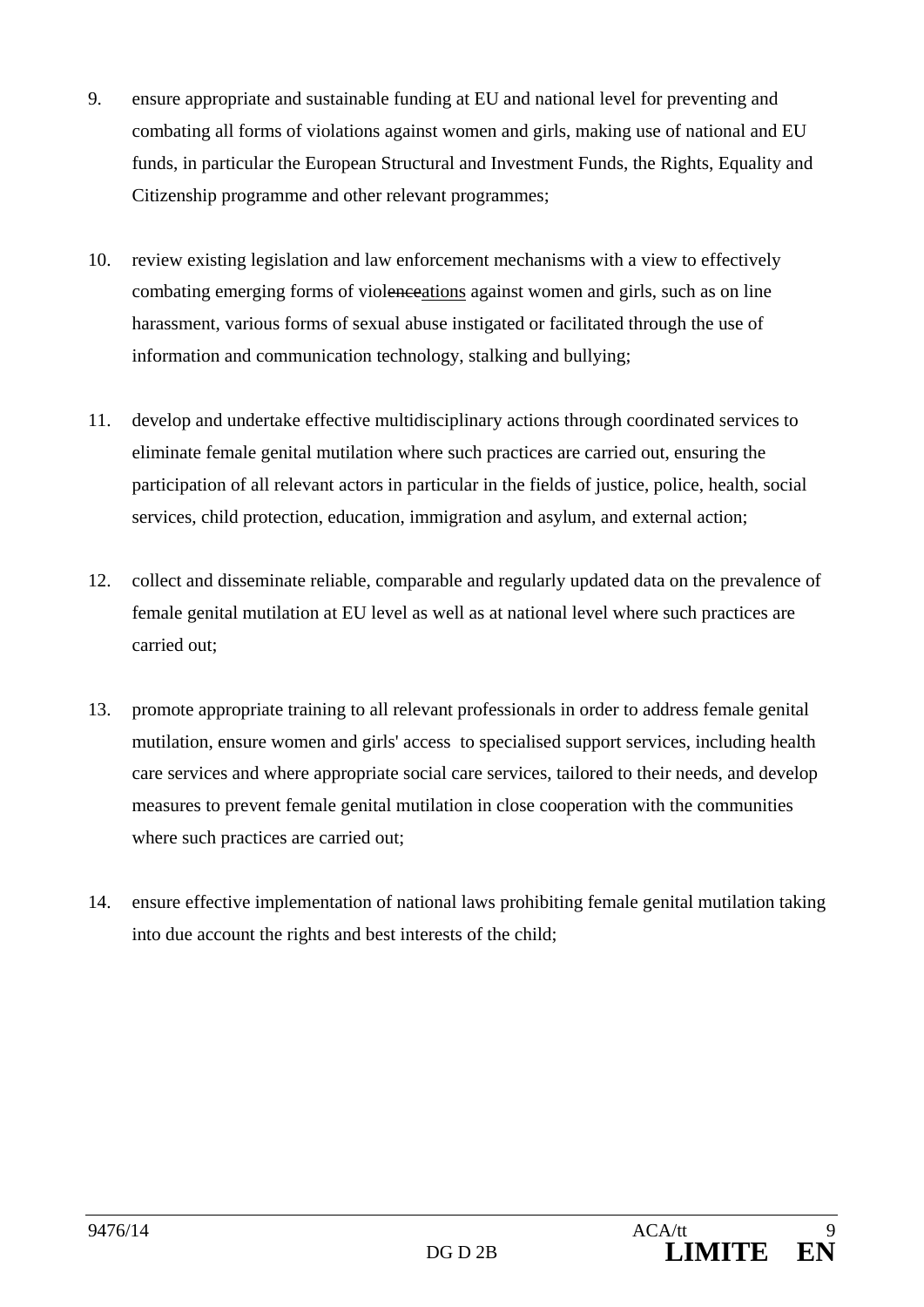- 15. provide clear guidelines at national level for granting the benefit of international protection to women and girls at risk of female genital mutilation taking into account Directive 2011/95/EU, on standards for the qualification of third-country nationals or stateless persons as beneficiaries of international protection, for a uniform status for refugees or for persons eligible for subsidiary protection, and for the content of the protection granted $\frac{11}{1}$ ;
- 16. improve strategic cooperation on violence against women, including female genital mutilation, with international organisations and non-governmental organisations;

## **INVITES THE MEMBER STATES** to:

17. sign, ratify and implement the Council of Europe Convention on preventing and combating violence against women and domestic violence;

## **CALLS ON THE EUROPEAN COMMISSION** to:

17bis consider issuing a Handbook which would bring together all existing EU acts aiming at combating violence against women;

# **INVITES RELEVANT EU AGENCIES**:

18. FRA, EIGE, the European Agency for Safety and Health at Work (OSHA), the European Asylum Support Office (EASO), the European Police College (CEPOL), Eurojust and Europol to continue their efforts to combat violence against women and to strengthen their cooperation and pool their expertise, in accordance with their respective mandates;

 $11$ **<sup>11</sup>** OJ L 337, 13.12.11, p. 9. United Kingdom, Ireland and Denmark did not participate in the adoption of this Directive and are not bound by it or subject to its application.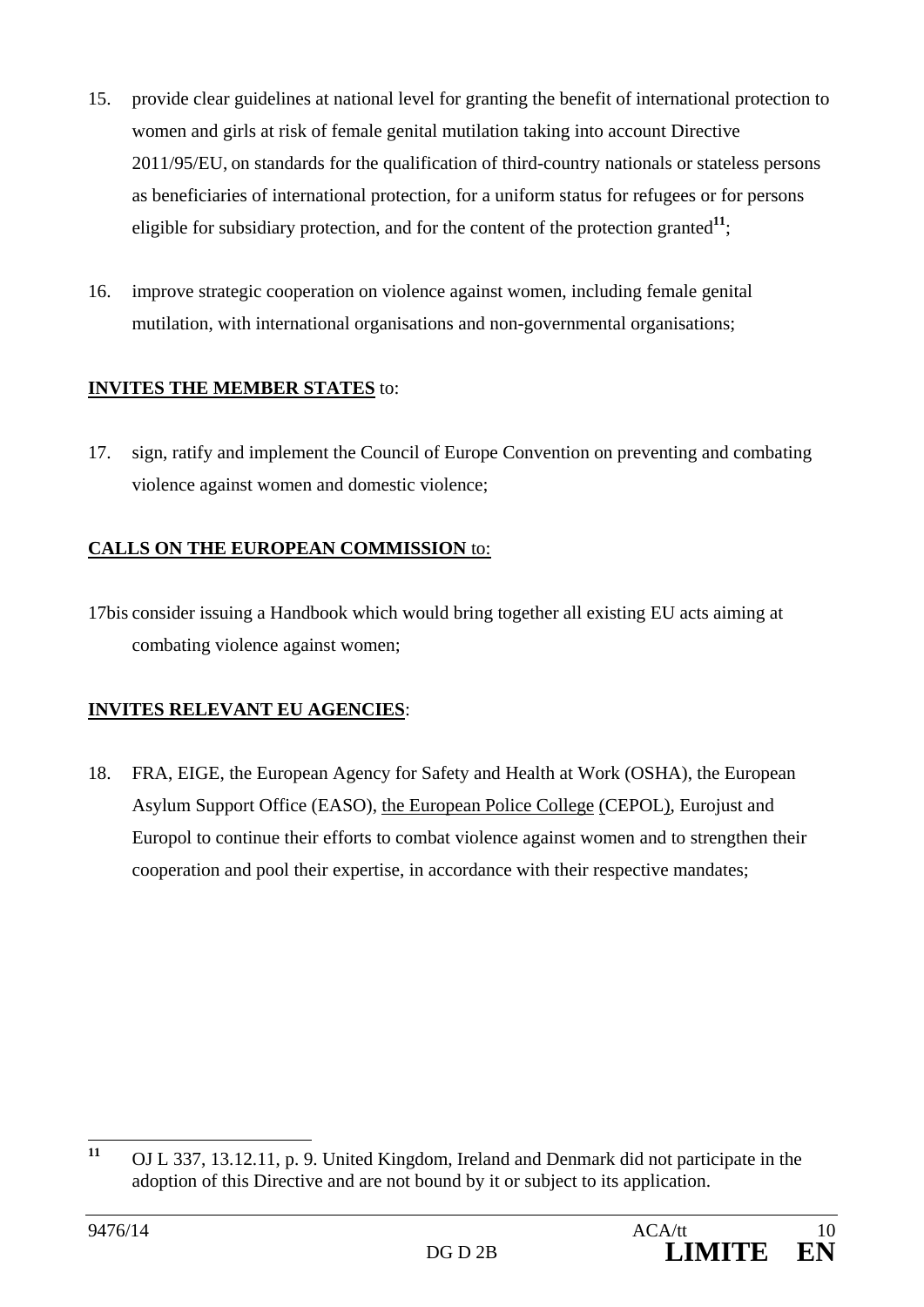- 19. EIGE to adopt in 2014 and implement its strategic framework to support the Member States to tackle gender based violence, and to look at the profile of victims of violence and the profile of perpetrators while considering the adoption of specific EU indicators;
- 20. FRA, EIGE and Eurostat, in accordance with their respective mandates, to continue developing working with objective, reliable and comparable data on the extent of genderbased violence through EU-wide field surveys, where appropriate, and relevant crime statistics;
- 21. all relevant EU agencies to work together with the Member States to facilitate the exchange of good practice and assist the Member States at their request in their efforts to encourage reporting and ensure the proper recording of cases of gender-based violence.

## **CALLS ON THE MEMBER STATES, THE EEAS AND THE EUROPEAN COMMISSION**,

in accordance with their respective competences, to:

22. strengthen their support to partner countries in combating all forms of violence against women, including the elimination of female genital mutilation, inter alia through support to non-state actors, in accordance with the EU Guidelines on Violence Against Women and the EU 2010-2015 Plan of Action for Gender Equality and Women's Empowerment.

**\_\_\_\_\_\_\_\_\_\_\_\_\_\_\_**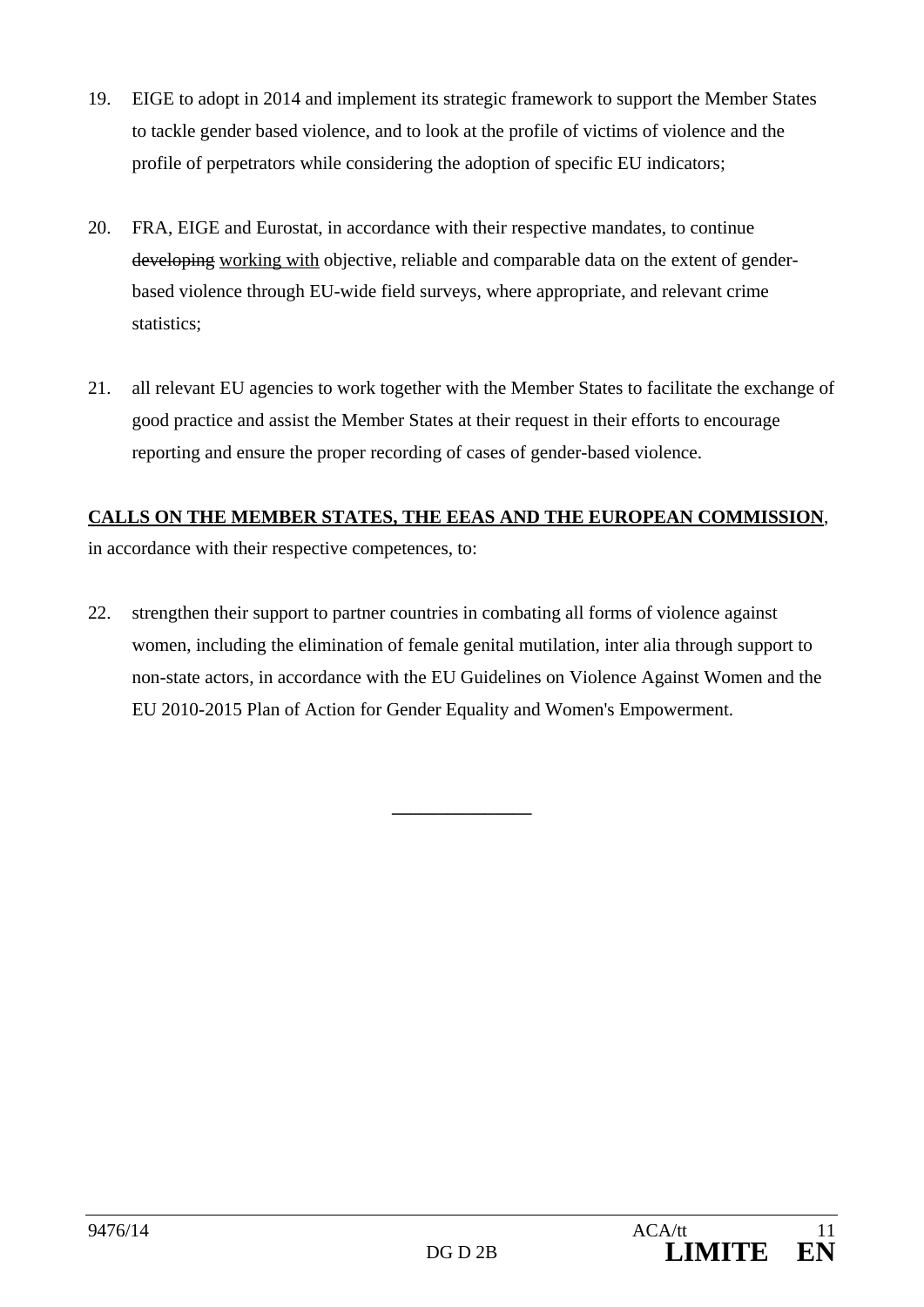# **References**

### 1) EU Legislation

- Regulation 2013/606/EU 12 June 2013 on mutual recognition of protection measures in civil matters (OJ L 181/4, 29.6.2013, p. 4).
- Directive 2012/29/EU of the European Parliament and of the Council of 25 October 2012 establishing minimum standards on the rights, support and protection of victims of crime, and replacing Council Framework Decision 2001/220/JHA (OJ L 315, 14.11.2012, p. 57).
- Directive 2011/99/EU of the European Parliament and of the Council of 13 December 2011 on the European protection order (in criminal matters) (OJ L 338, 21.12.2011, p. 2).
- Directive 2011/95/EU of the European Parliament and of the Council of 13 December 2011. on standards for the qualification of third-country nationals or stateless persons as beneficiaries of international protection, for a uniform status for refugees or for persons eligible for subsidiary protection, and for the content of the protection granted (OJ L 337, 13.12.11, p. 9).
- Directive 2011/93/EU of the European Parliament and of the Council of 13 December 2011 on combating the sexual abuse and sexual exploitation of children and child pornography, and replacing Council Framework Decision 2004/68/JHA (OJ L 335, 17.12.2011, p. 1).
- Directive 2011/36/EU of the European Parliament and of the Council of 5 April 2011 on preventing and combating trafficking in human beings and protecting its victims (OJ L 101, 15.4.2011, p. 1).
- Council Directive 2005/85/EC of 1 December 2005 on minimum standards on procedures in Member States for granting and withdrawing refugee status (OJ L 326, 13.12.2005, p. 13) [Directive 2013/32/EU of the European Parliament and of the Council of 26 June 2013 on common procedures for granting and withdrawing international protection (recast) (applicable from 21 July 2015).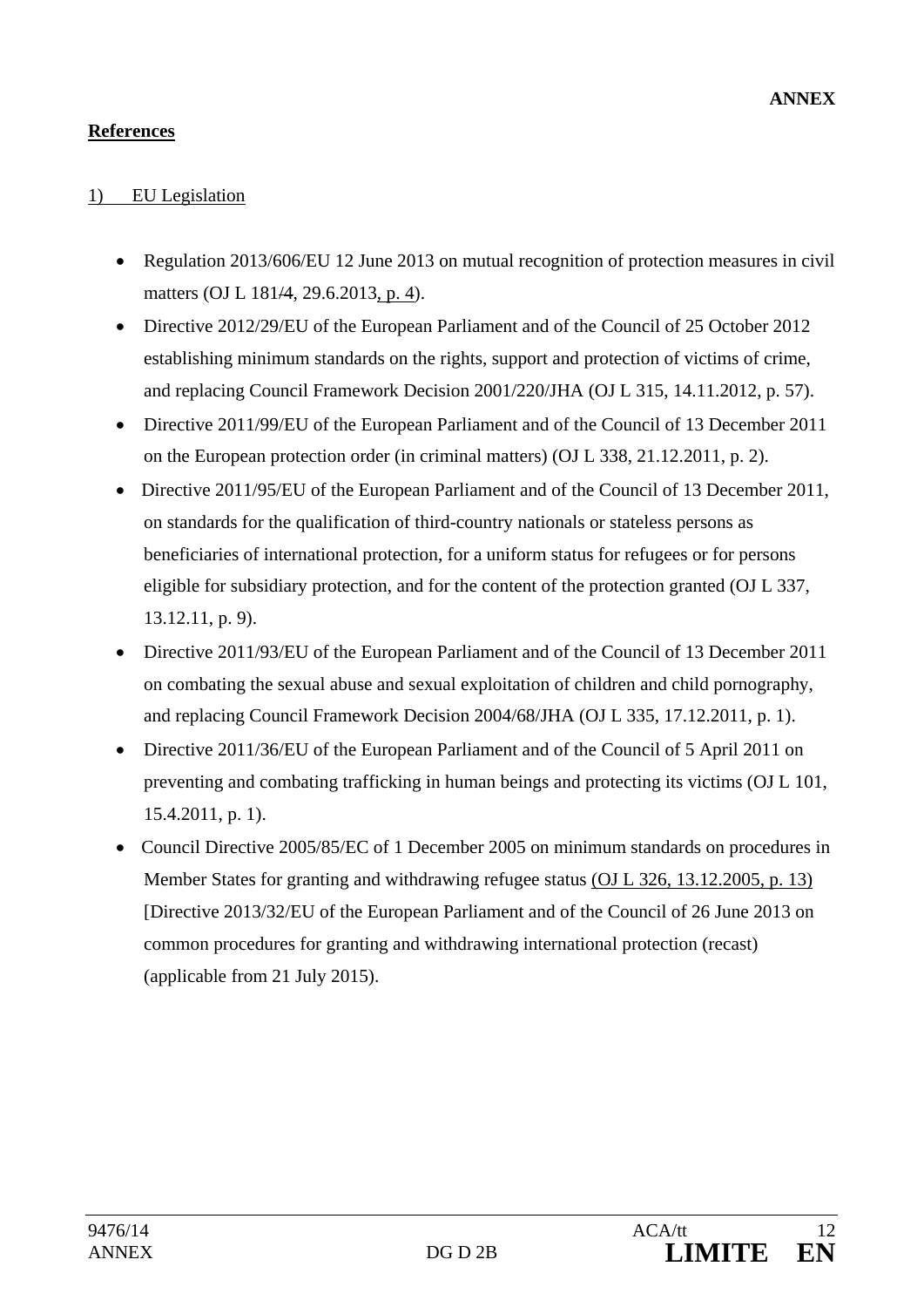#### 2) European Parliament

- European Parliament resolution of 2 April 2014 on the mid-term review of the Stockholm Programme.
- European Parliament resolution of 26 February 2014 on sexual exploitation and prostitution and its impact on gender equality.
- European Parliament resolution of 25 February 2014 with recommendations to the Commission on combating Violence Against Women.
- European Parliament rResolution of 6 February 2014 on the Commission communication entitled "Towards the elimination of female genital mutilation".
- European Parliament rResolution of 14 June 2012 on ending female genital mutilation
- European Parliament rResolution of 13 March 2012 on "equality between women and men in the European Union - 2011".
- European Parliament rResolution of 5 April 2011 on the "priorities and outline of a new EU policy framework to fight violence against women".
- European Parliament rResolution of 26 November 2009 on "the elimination of violence against women".

#### 3) Council

- Council conclusions of 6 December 2012 on Combating Violence Against Women, and the Provision of Support Services for Victims of Domestic Violence (17444/12).
- European Union handbook of best police practices on overcoming attrition in domestic violence cases (12719/2/12).
- Council Resolution of 10 June 2011 on a Roadmap for strengthening the right and protection of victims, in particular in criminal proceedings (OJ C 187, 10.6.2011, p. 1).
- Council Conclusions of 19 May 2011 on "an EU framework for national Roma integration strategies up to 2020" (OJ C 258, 2.9.2011, p. 6).
- Council Conclusions of 7 March 2011 on "the European Pact for Gender Equality (2011-2020)" (OJ C 155, 25.5.2011, p. 10).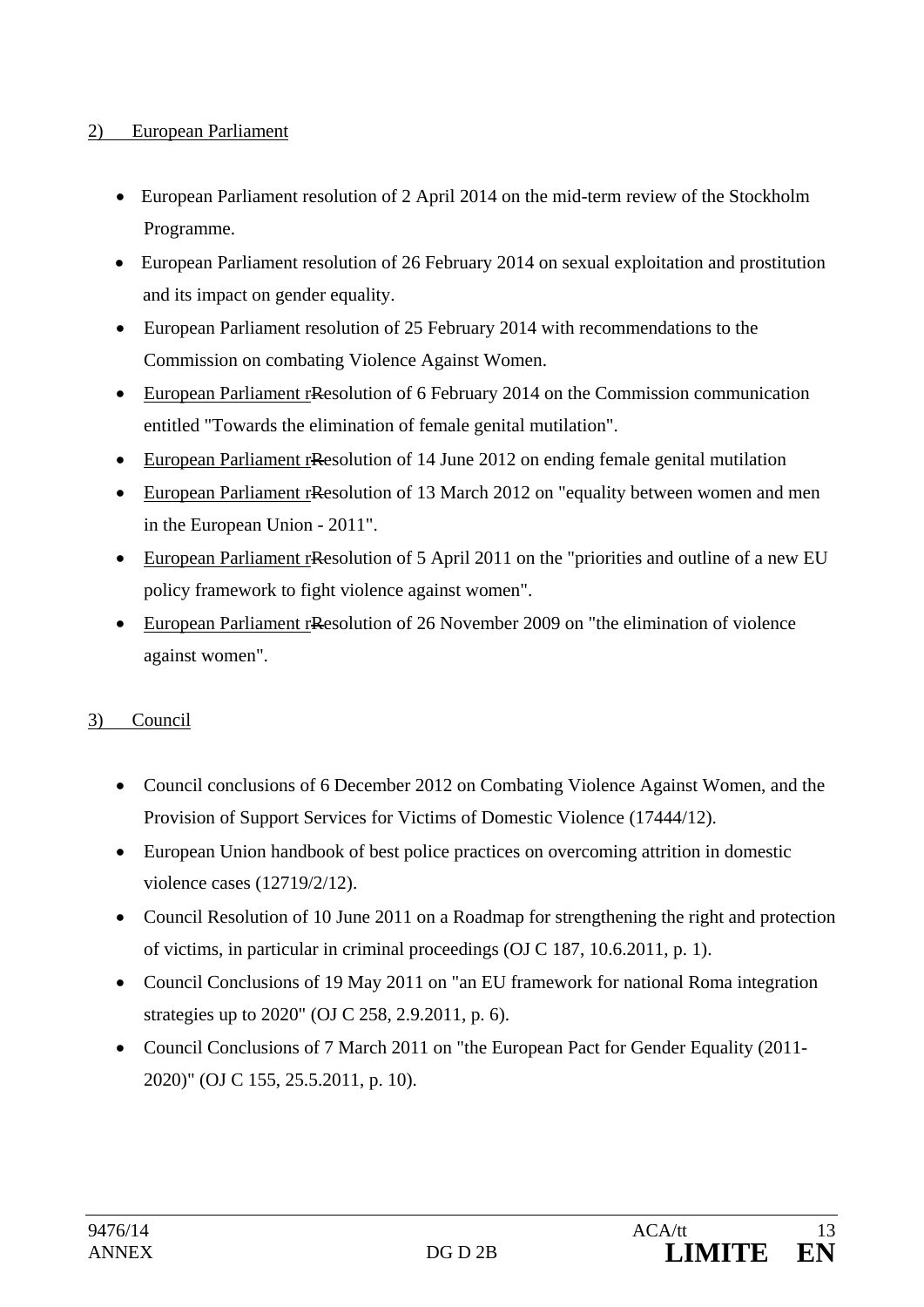- Conclusions of the Council and the representatives of the governments of the Member States on improving prevention to tackle violence against women and care to its victims within the scope of law enforcement (8310/10).
- European Union Handbook of best police practices on tackling violence against women (7488/2/10).
- Council Conclusions of 8 March 2010 on "the Eradication of Violence Against Women in the European Union" (6585/10).
- Council Conclusions of 23 October 2009 on a strategy to ensure fulfilment of the rights of and improve support to persons who fall victim to crime in the European Union (12944/09 + COR 1).
- Conclusions of 16 December 2008 on "the Review of the implementation by the Member States and the EU institutions of the Beijing Platform for Action: Indicators concerning Women and Armed Conflicts" (17099/08).
- EU guidelines on violence against women and girls and combating all forms of discrimination against them of 8 December 2008 (16173/08 + COR 1).
- Council Conclusions of 21 October 2002 on "the Review of the implementation by the Member States and the EU institutions of the Beijing Platform for Action" and establishing a set of seven indicators concerning domestic violence against women (14578/02).
- Presidency Conclusions of 7 March 2002 on "Violence against women" (6994/02).

# 4) European Council

• The Stockholm Programme adopted on 10/11 December 2009 (OJ C 115, 4.5.2010, p. 1).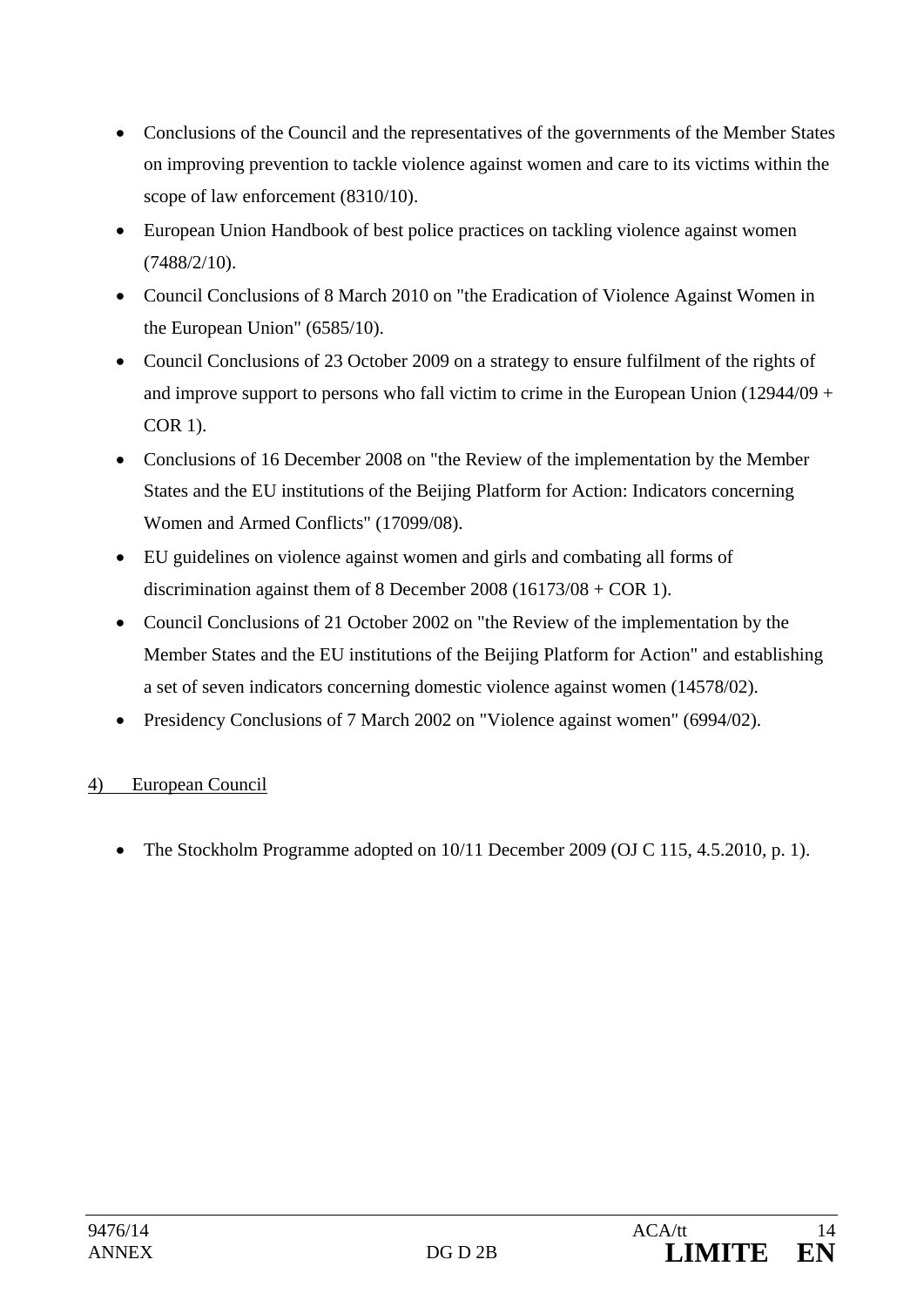### 5) Commission

- Commission Communication "Towards the elimination of female genital mutilation" COM (2013) 833.
- Commission Staff Working Document: "Progress on equality between women and men in 2012" (SWD(2013) 171 final).
- Special Eurobarometer 344: "Domestic Violence Against Women" (September 2010) http://ec.europa.eu/public\_opinion/archives/ebs/ebs\_344\_en.pdf
- Strategy for Equality between Women and Men 2010-2015 (13767/10 (COM(2010) 491 final)).
- Action Plan Implementing the Stockholm Programme (8895/10).
- Communication from the Commission: A Strengthened Commitment to Equality between Women and Men: "A Women's Charter - Declaration by the European Commission on the occasion of the 2010 International Women's Day in commemoration of the 15th anniversary of the adoption of a Declaration and Platform for Action at the Beijing UN World Conference on Women and of the 30th anniversary of the UN Convention on the Elimination of All Forms of Discrimination against Women" (7370/10 (COM(2010) 0078 final)).
- Communication from the Commission to the European Parliament, the Council, the Economic and Social Committee and the Committee of the Regions "Strengthening victims' rights in the EU, COM(2011) 274.
- Communication from the Commission to the European Parliament, the Council, the Economic and Social Committee and the Committee of the Regions "The EU Strategy towards the Eradication of Trafficking in Human Beings 2012-2016" (COM/2012/0286 final).